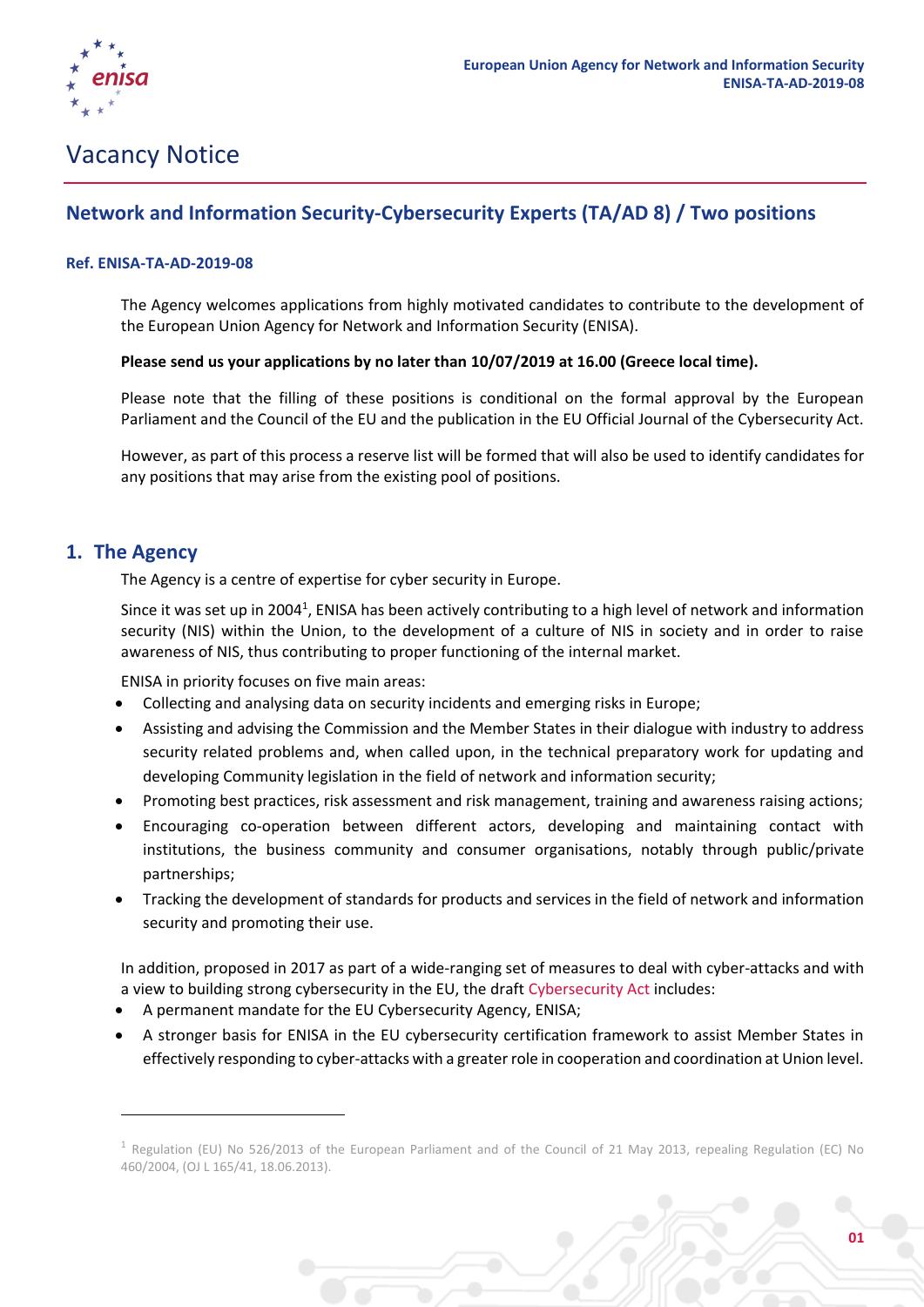

ENISA is located in Athens and in Heraklion, Crete, Greece.

The place of employment for the **two Network and Information Security-Cybersecurity Experts** is Athens.

ENISA's staff are expected to be reasonably mobile in order to respond to the needs of the Member States on the basis of planned as well as ad hoc needs.

Further information about ENISA may be found on our website:<http://www.enisa.europa.eu/>

# **2. Job description**

The **Jobholder** will be responsible for the following tasks:

- Co-ordinate projects related to the identification and development of security policies, good practices, and measures in the resilience and security of Critical Information Infrastructures and Smart/IoT Critical Services in the context of NIS Directive and Cyber Security Act.
- Co-ordinate tenders and supervise contracts related to activities of the work programme related to the above topics.
- Contribute to the resources management of the team.
- Maintain/develop/nurture relationships with relevant stakeholders, understand their needs, take stock of their requirements, and issue targeted recommendations/documents, in line with the needs of ENISA Single Programming Document/annual work programme.
- Prepare deliverables, reports and technical specifications as required in the relevant fields of competence.
- Contribute to the dissemination and taking up of the results of the Agency.
- Contribute to the drafting of ENISA's Single Programming Document / annual Work Programme.
- Take on additional responsibilities as required in the interest of the service.

# **3. Qualifications and experience required<sup>2</sup>**

3.1. Eligibility Criteria

1

- A level of education which corresponds to completed university studies attested by a diploma<sup>3</sup> when the normal period of university education is four years or more, or
- A level of education which corresponds to completed university studies attested by a diploma and appropriate professional experience of at least one year when the normal period of university education is at least 3 years;



 $2$  Candidates must satisfy the qualification and experience required on the closing date for the application.

<sup>&</sup>lt;sup>3</sup> Only diplomas issued by EU Member State authorities and diplomas recognised as equivalent by the relevant EU Member State bodies are accepted. If the main studies took place outside the European Union, the candidate's qualification must have been recognised by a body delegated officially for the purpose by one of the European Union Member States (such as a national Ministry of Education) and a document attesting so must be submitted if you have been invited for an interview. This will enable the selection board to assess accurately the level of the qualifications.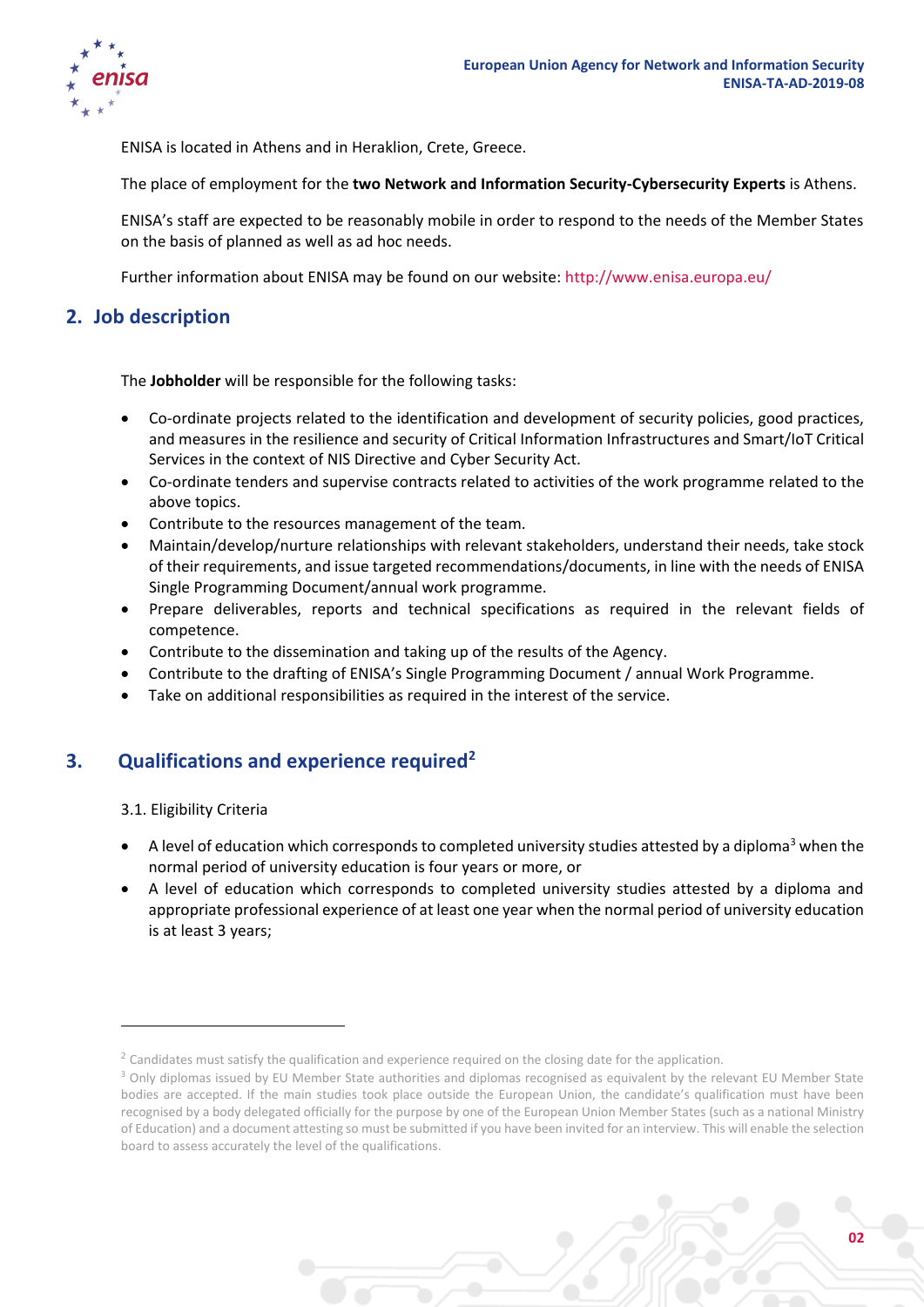

- In addition to the above, at least 9 years of proven full-time professional experience<sup>4</sup> relevant to the duties concerned after the award of the university degree;
- Thorough knowledge of one of the official languages of the European Union and a satisfactory knowledge of another official European language<sup>5</sup>.

In addition, in order to be eligible a candidate must:

- Be a national of one of the Member States of the European Union;
- $\bullet$  Be entitled to his/her full rights as a citizen<sup>6</sup>;
- Have fulfilled any obligations imposed by the applicable laws concerning military service;
- $\bullet$  Be physically fit to perform the duties linked to the post<sup>7</sup>.

#### 3.2. Selection criteria

**.** 

#### **High Scoring Criteria (5 points per criterion)**

- University degree in a relevant field, preferably in the area of cybersecurity.
- Proven experience of at least 7 years relevant to the duties involved.
- Sound knowledge and experience of key principles, good practices, policies and standards in the area of information and communications' security, especially in relation to the key responsibilities described above.
- Proven working experience in managing complex projects related to good practices, policies, and/or operational security in relevant application areas.
- Strong experience in engaging with policy makers, regulatory and/or standardisation bodies or other operational communities in cybersecurity, preferably in multi-cultural environment.
- Experience in project management and/or procurement activities.
- Strong communication skills in English both orally and in writing.

#### **Low Scoring Criteria (2 points per criterion)**

- Ability to remain effective under a heavy and diverse workload and meet programmatic deadlines consistently regardless of working environment's changes.
- Excellent ability to work cooperatively with others in teams and across organisational boundaries.
- Ability to be analytical, service oriented and problem solving
- Suitable certification of professional skills issued by a reputable organisation or association in areas related to the job description.

<sup>&</sup>lt;sup>4</sup> Professional experience connected with the Agency's areas of activities shall be taken into account and is counted only from the time the candidate obtained the certificate or diploma required for admission to the selection procedure.

<sup>&</sup>lt;sup>5</sup> Recruited candidates shall be required to demonstrate before their first promotion the ability to work in a third European Community language.

<sup>&</sup>lt;sup>6</sup> Prior to the appointment, the successful candidate will be asked to provide a certificate issued by a competent Member State Authority attesting the absence of any criminal record.

 $<sup>7</sup>$  Before appointment, the successful candidate shall be medically examined in line with the requirement of Article 28(e) of the Staff</sup> Regulations of Officials of the European Communities.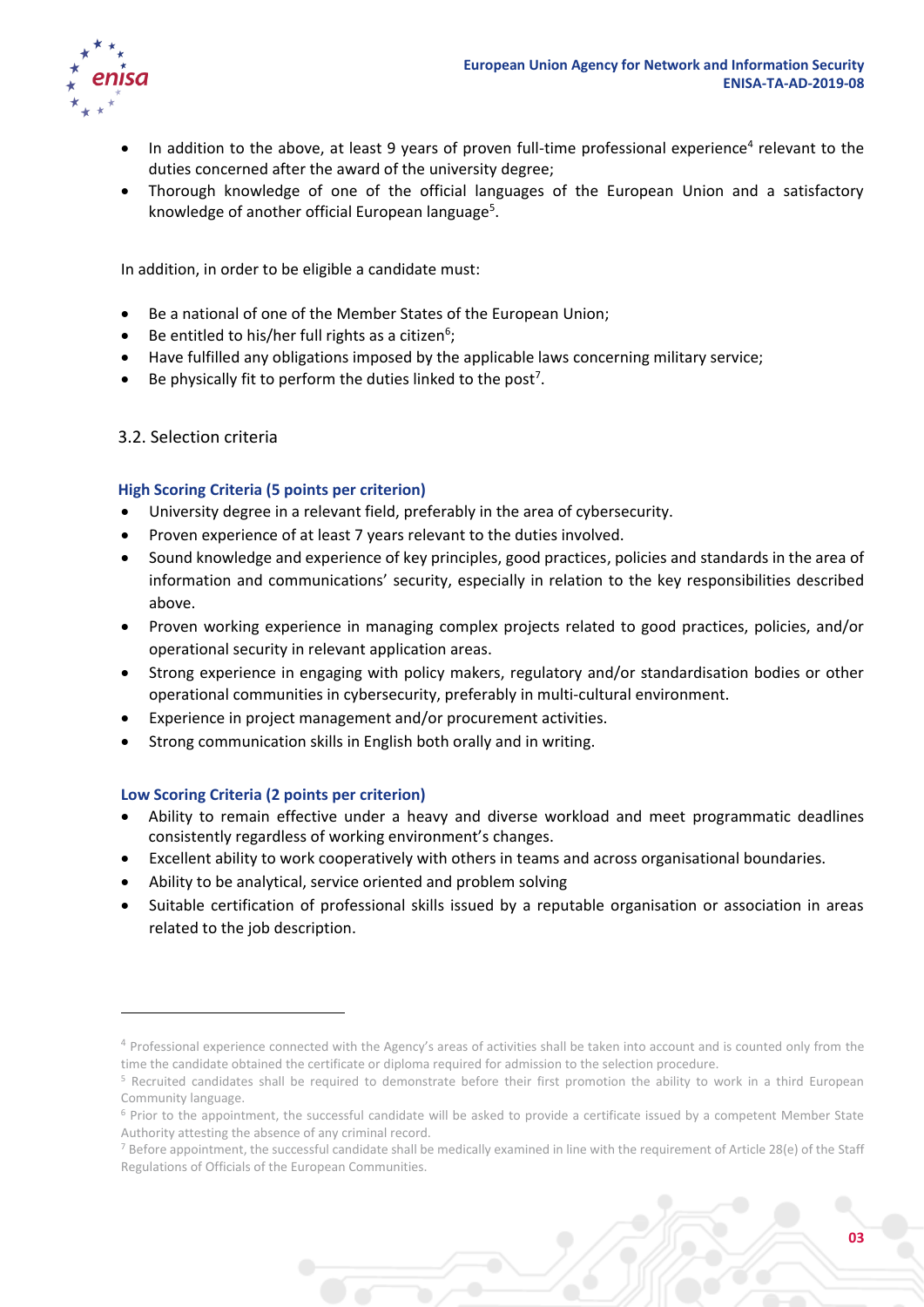#### **IMPORTANT:**

All high scoring and low scoring criteria are evaluated in order to identify the candidates to be invited for an interview and written test. The top candidates (number of the shortlisted candidates scoring above the threshold to be set by the selection board) will be invited for an interview and written test. Therefore, candidates are recommended to give evidence of their knowledge by specific examples and/or detailed professional experience in the application form in order to be evaluated in the best possible way. To that purpose candidates are requested to be as detailed and as clear as possible in the description of their professional experience and specific skills and competences.

### **4. Selection procedure**

1

The selected candidate will be appointed to a position according to the needs of the Agency, on the basis of the reserve list of candidates, proposed by the Selection Board and established following an open selection process involving interviews and written tests.

More specifically, the Selection Board decides on those candidates who are admitted to the selection procedure in accordance with the requirements as specified in the vacancy notice. The applications of the candidates admitted to the selection procedure are reviewed and the Selection Board decides on those candidates who are invited to attend an interview. The Selection Board adheres strictly to the conditions of admission laid down in the vacancy notice when deciding whether or not candidates are to be admitted. Candidates admitted to a previous selection procedure will not automatically be eligible. Should the Selection Board discover at any stage in the procedure that the candidate does not meet one or more of the general or special conditions for admission to the selection procedure or that the information on the application form does not correspond with the supporting documents, the candidate will be disqualified.

Shortlisted candidates will be asked to undergo a written test of which the candidates will be informed in advance. In addition, all shortlisted candidates might be requested to complete an online personality test. Shortlisted candidates will be required to submit electronically relevant supporting documentation demonstrating their educational qualifications and work experience. It is envisaged that the interviews and written test will take place in **September 2019**. The date might be modified depending on the availability of the Selection Board members. Shortlisted candidates may also be required to provide work-related references upon request of the Agency. The activity of the Selection Board ends with the drawing of a reserve list of suitable applicants to occupy the position advertised. Candidates should note that inclusion on the reserve list does not guarantee recruitment.

The reserve list will be valid until **31/12/2020** and may be extended by decision of the Appointing Authority for a further 12 months. This list may be used to recruit Staff for other positions in the areas referred to in this vacancy.

Candidates invited to an interview will be informed by e-mail whether or not he/she has been placed on the reserve list. Candidates on the reserve list will be asked to fill a specific form informing the Appointing Authority of any actual or potential conflict of interest<sup>8</sup>. If a letter of intention is issued, the candidate must undergo a compulsory medical examination to establish that he/she meets the standard of physical fitness necessary to perform the duties involved and the candidate must provide original or certified copies of all relevant documents.

<sup>&</sup>lt;sup>8</sup> In compliance with Article 11 of the Staff Regulations of Officials and Conditions of Employment of Other Servants of the European Union.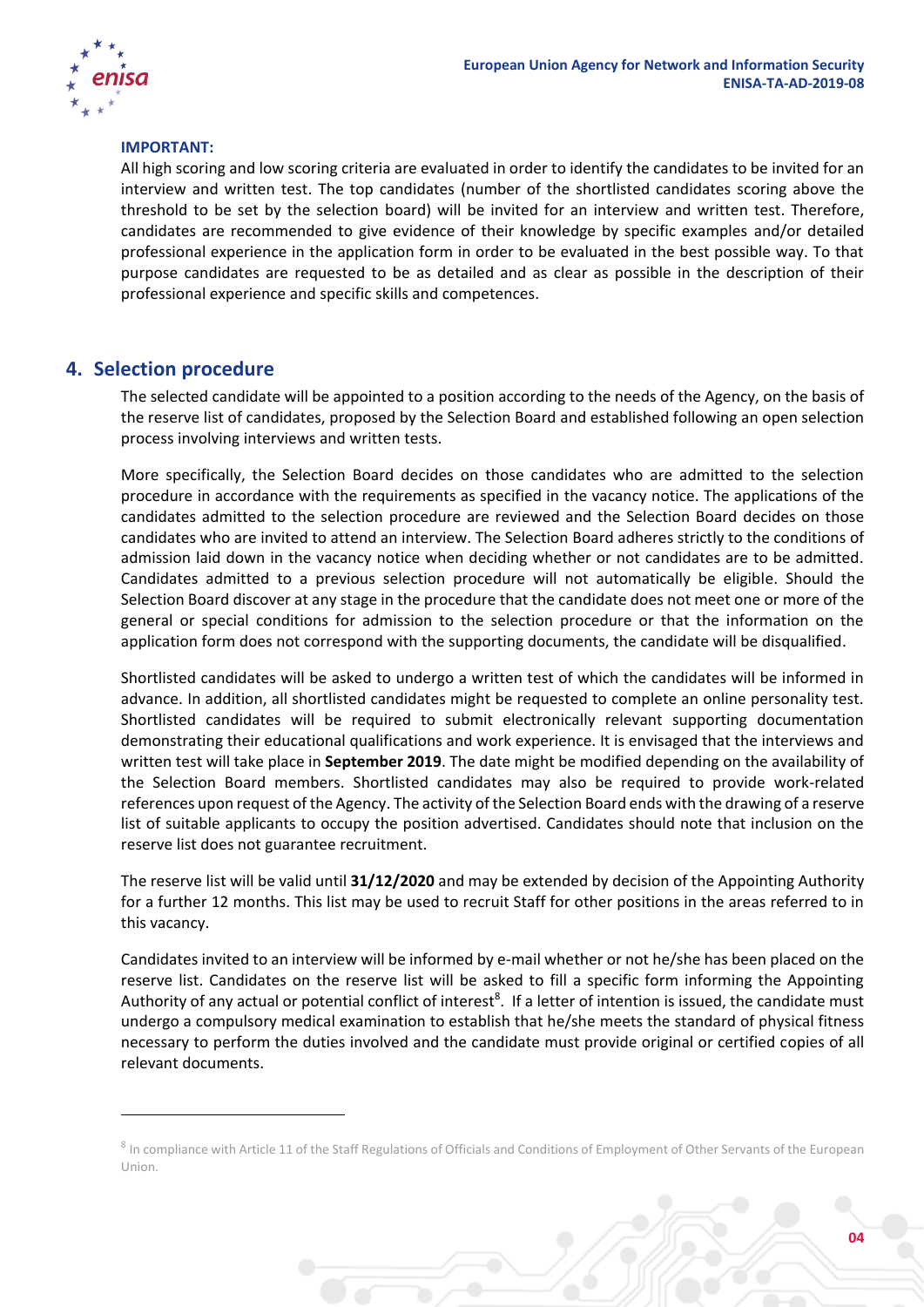**In line with the European Ombudsman's recommendation, ENISA publishes the names of the Selection Board on its website once established. It is strictly forbidden for the candidates to make any contact with the Selection Board, either directly or indirectly. Any infringement to this rule will disqualify the candidate from the competition.**

All enquiries or requests for information in relation to the competition, including details about candidates' results<sup>9</sup> should be addressed to the following email address [recruitment@enisa.europa.eu](mailto:recruitment@enisa.europa.eu)

# **5. Conditions of Employment**

The successful candidate will be recruited as a Temporary Agent, pursuant to Article 2(f) of the Conditions of Employment of Other Servants of the European Union (CEOS), for a period of five (5) years or until the end of the Agency's mandate whichever is the earliest<sup>10</sup>. After the five (5) years, the contract may be renewed for an indefinite period.

The appointment will be in grade AD 8. The step will be determined in accordance with the number of years of experience of the successful candidate.

Successful candidates, who are recruited, shall undergo an initial probation period of 9 months. For reasons related to the Agency's operational requirements, the successful candidate will be required to be available at the shortest possible notice.

The remuneration of staff members consists of a basic salary<sup>11</sup> and where applicable allowances.

The indicative gross basic monthly salary for grade **AD 8, step 1, is 6,934.02 EUR and 7,225.39 EUR for step 2**. This salary will be weighted by the corrective coefficient applicable to the hosting country of the agency. The current corrective coefficient is 81.8 %, which will be reviewed yearly with retroactive effect from 1 July.

The staff member depending on its personal situation may be entitled to various allowances, in particular to an expatriation (16 % of basic gross salary) or to a foreign residence allowance (4 % of basic gross salary) and to family allowances (depending on personal situation) such as household allowance, dependent child allowance, pre-school allowance. In addition, the successful candidate might be entitled to temporary daily allowance<sup>12</sup>, installation allowance<sup>13</sup> etc.

#### Other benefits include:

- Special ID card, issued by the Greek Ministry of Foreign Affairs;
- Special car license plates (applicable to certain type of contracts);
- Education allowance;
- Home visit allowance;

**.** 

• Additional financial support for the education of children "subject to budget availability and conditions";

 $9$  This request for further information does not influence the timeline for lodging an appeal under Article 90 (2) of Staff Regulations of Officials and Conditions of Employment of Other Servants of the European Union.

<sup>&</sup>lt;sup>10</sup> New mandate of the Agency Cybersecurity Act expected to be enforced in Quarter 2 of 2019.

<sup>&</sup>lt;sup>11</sup> Basic Salary: there is a basic salary scale for each grade, divided into a number of steps. The final step is defined according to the total number of years of experience starting from the education certificate/degree giving access to the position.

<sup>&</sup>lt;sup>12</sup> If staff member is requested to change the residence in order to take up duties, she/he will be entitled to: reimbursement of the travel costs; temporary daily subsistence allowance (43.11 EUR for up to 10 months or 34.76 EUR for 120 days, if no dependents).

 $13$  The installation allowance is granted (depending on the personal situation) for 1 or 2 months of the basic salary and is paid upon successful completion of the nine months probationary period.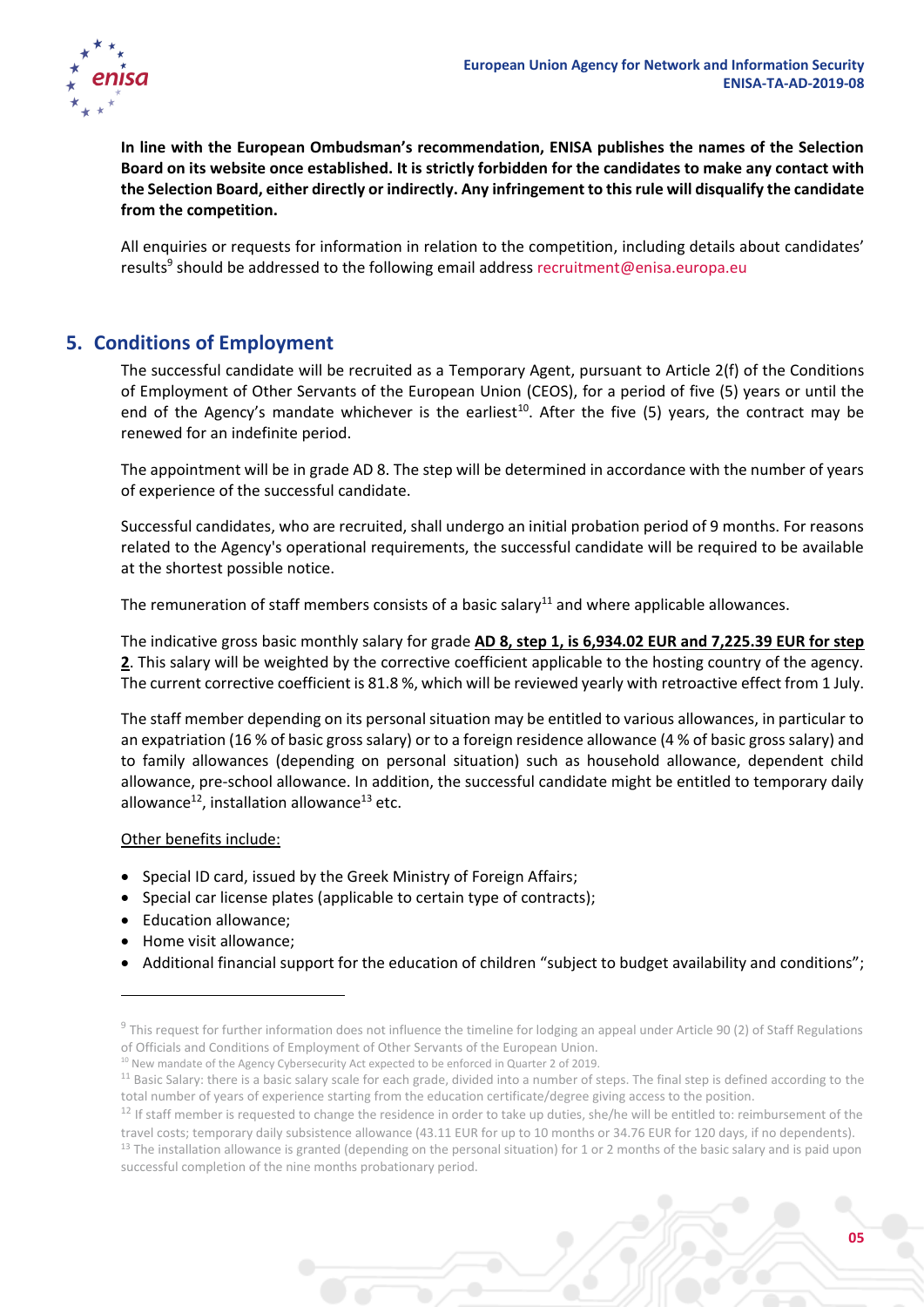

- VAT exemption allowance on certain goods for a period of 2 years from the starting date of employment;
- Importation/purchase of 1 or more vehicles depending on the circumstances without taxes of VAT ("special conditions apply");
- Staff is entitled to annual leave of two working days per each complete calendar month of service plus additional days for the grade, age, home leaves for expatriates and an average of 19 public holidays per year;
- In addition, staff may be granted special leave for certain circumstances such as marriage, birth, adoption of a child, moving, elections, serious sickness of spouse, etc.;
- ENISA staff members benefit of health insurance 24/7 and worldwide by the European Union Joint Insurance Scheme (JSIS);
- Statutory staff who have completed at least 10 years of service or reached pensionable age, are entitled to a pension under the pension scheme of the European Union institutions (PSEUI).

 Where it is considered in the interest of the service, statutory staff may avail of the ENISA teleworking policy and flexible working time arrangements.

 With regard to professional development opportunity to its staff, ENISA provides wide range of learning and development opportunities.

Further information on working conditions of Temporary staff and Contract staff can be found in the [Staff](http://eur-lex.europa.eu/legal-content/EN/TXT/?qid=1433861011292&uri=CELEX:01962R0031-20140701)  [Regulations of Officials and the Conditions of Employment of Other Servants of the European Union.](http://eur-lex.europa.eu/legal-content/EN/TXT/?qid=1433861011292&uri=CELEX:01962R0031-20140701)

## **6. Community Tax**

The salaries of staff members are subject to a Community tax deducted at source. They are exempt from national tax on salary and are members of the Community social security and pension schemes.

For additional information about salaries, deductions and allowances please consult the [Staff Regulations of](http://eur-lex.europa.eu/legal-content/EN/TXT/?qid=1433861011292&uri=CELEX:01962R0031-20140701)  Officials and the [Conditions of Employment of Other Servants of the European Union.](http://eur-lex.europa.eu/legal-content/EN/TXT/?qid=1433861011292&uri=CELEX:01962R0031-20140701)

## **7. Data protection**

All personal data shall be processed in accordance with Regulation (EU) No 2018/1725 of the European Parliament and of the Council (OJ L 295, 21.11.2018, p. 39–98) on the protection of natural persons with regard to the processing of personal data by the Union institutions, bodies, offices and agencies and on the free movement of such data. ENISA is supervised by EDPS, [http://www.edps.europa.eu.](http://www.edps.europa.eu/) For any further enquiries you may contact the Data Protection Officer at: [dataprotection@enisa.europa.eu](mailto:dataprotection@enisa.europa.eu)

Candidates are invited to consult the [privacy statement](https://www.enisa.europa.eu/recruitment/working-for-enisa/privacy-statement-in-relation-to-recruitment-at-enisa/edit) which explains how ENISA processes personal data in relation to recruitment selections.

## **8. Equal opportunity**

ENISA is an equal opportunities employer and accepts applications without distinction on the grounds of sex, racial or ethnic origin, religion or belief, age or sexual orientation, marital status or family situation. Applications from women and disabled candidates are encouraged. The staff is recruited on the broadest possible geographical basis from among nationals of all Member States of the European Union.

## **9. Complaints**

If a candidate considers that he or she has been adversely affected by a particular decision, he or she can lodge a complaint under Article 90(2) of the [Staff Regulations of Officials and Conditions of Employment of](http://eur-lex.europa.eu/legal-content/EN/TXT/?qid=1433861011292&uri=CELEX:01962R0031-20140701)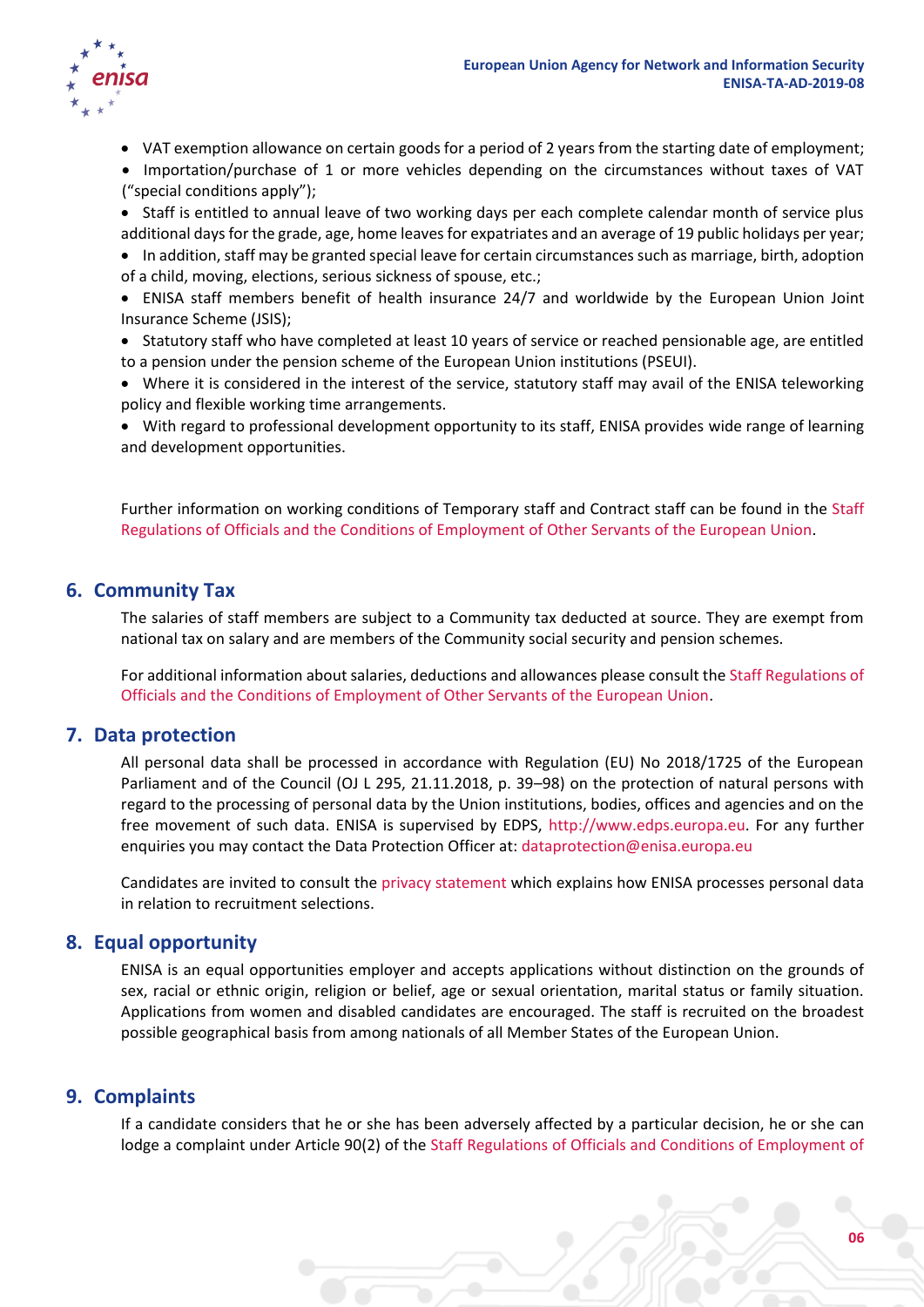

[Other Servants of the European Union,](http://eur-lex.europa.eu/legal-content/EN/TXT/?qid=1433861011292&uri=CELEX:01962R0031-20140701) within 3 months from the date of notification to the following address:

Executive Director ENISA 1 Vasilissis Sofias Marousi 151 24 Attica, Greece

Should the complaint be rejected, pursuant to Article 270 of the [Treaty of the Functioning of the European](http://eur-lex.europa.eu/legal-content/EN/TXT/PDF/?uri=CELEX:12012E/TXT&from=EN)  [Union](http://eur-lex.europa.eu/legal-content/EN/TXT/PDF/?uri=CELEX:12012E/TXT&from=EN) and Article 91 of th[e Staff Regulations of Officials and Conditions of Employment of Other Servants of](http://eur-lex.europa.eu/legal-content/EN/TXT/?qid=1433861011292&uri=CELEX:01962R0031-20140701)  [the European Union,](http://eur-lex.europa.eu/legal-content/EN/TXT/?qid=1433861011292&uri=CELEX:01962R0031-20140701) a candidate may request judicial review of the act. The appeal must be lodged within 3 months from the date of notification, to the following address:

Registry The General Court Rue du Fort Niedergrünewald L-2925 Luxembourg Luxembourg

Please note that the Appointing Authority does not have the power to amend the decisions of a Selection Board. The General Court has consistently held that the wide discretion enjoyed by Selection Boards is not subject to review by The General Court unless rules which govern the proceedings of Selection Boards have been infringed. For details of how to submit an appeal, please consult the website of the Court of Justice of the European Union: [http://curia.europa.eu](http://curia.europa.eu/)

It is also possible to complain to the European Ombudsman pursuant to Article 228 of the [Treaty on the](http://eur-lex.europa.eu/legal-content/EN/TXT/PDF/?uri=CELEX:12012E/TXT&from=EN)  [Functioning of the European Union](http://eur-lex.europa.eu/legal-content/EN/TXT/PDF/?uri=CELEX:12012E/TXT&from=EN) as well as the [Statute of the Ombudsman](https://www.ombudsman.europa.eu/en/resources/statute.faces#hl14) and the implementing Provisions adopted by the Ombudsman under Article 14 of the Statute.

European Ombudsman 1 Avenue du President Robert Schuman CS 30403 67001 Strasbourg Cedex France [http://www.ombudsman.europa.eu](http://www.ombudsman.europa.eu/)

Please note that complaints made to the Ombudsman have no suspensive effect on the period laid down in Articles 90 (2) and 91 of the Staff Regulations for lodging complaints or for submitting appeals to the General Court pursuant to Article 270 of the [Treaty of the Functioning of the European Union.](http://eur-lex.europa.eu/legal-content/EN/TXT/PDF/?uri=CELEX:12012E/TXT&from=EN) Please note also that under Article 2(4) of the G[eneral conditions governing the performance of the Ombudsman's duties](https://www.ombudsman.europa.eu/en/resources/statute.faces), any complaint lodged with the Ombudsman must be preceded by the appropriate administrative approaches to the institutions and bodies concerned.

# **10. Submission of applications**

For an application to be valid you **shall:**

 Use the PDF application form related to the position you want to apply. The form is available on ENISA career website. The format of **the PDF application must not be changed** and filled accordingly to the instructions. It is **highly recommended** to submit the application in English language, which is the working language of ENISA.